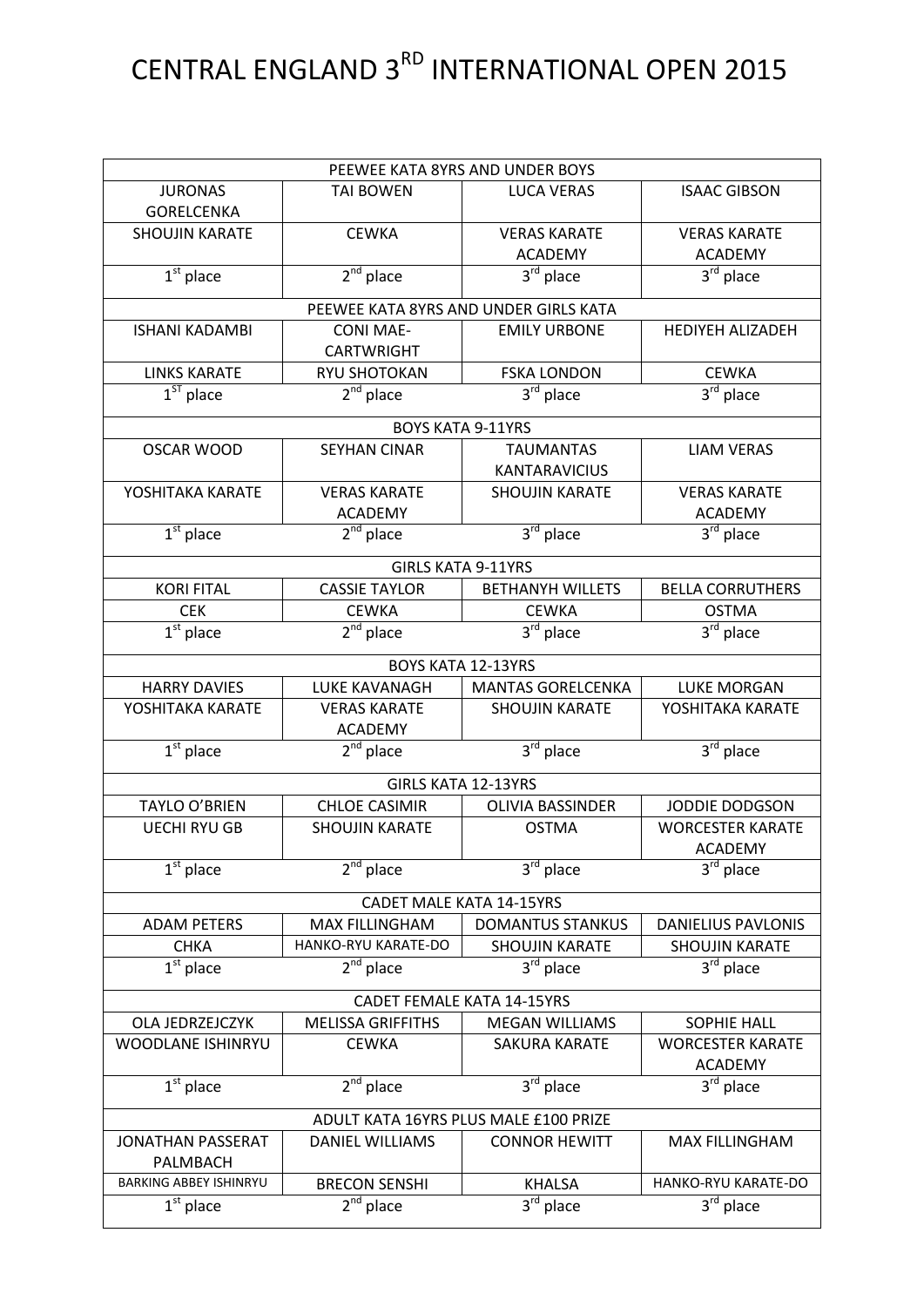| ADULT KATA 16YRS PLUS FEMALE £100 Prize |                         |                                          |                                  |  |
|-----------------------------------------|-------------------------|------------------------------------------|----------------------------------|--|
| <b>OLA JEDRZEJCZYK</b>                  | <b>SONNI WILSON</b>     | <b>CHLOE MACHIN</b>                      | <b>EMMA PLUMBY</b>               |  |
| WOODLANE ISHINRYU                       | RYU SHOTOKAN            | MUSHINDO WADO KAI                        | ARENA                            |  |
| $\overline{1^{st}}$ place               | $2nd$ place             | $3rd$ place                              | $3rd$ place                      |  |
|                                         |                         | TEAM KATA 9YRS AND UNDER                 |                                  |  |
| <b>CEWKA A</b>                          | <b>VERAS ACADEMY</b>    |                                          |                                  |  |
| <b>CEWKA</b>                            | <b>VERAS KARATE</b>     |                                          |                                  |  |
|                                         | <b>ACADEMY</b>          |                                          |                                  |  |
| $1st$ place                             | $2^{nd}$ place          | $3rd$ place                              | $\overline{3}^{\text{rd}}$ place |  |
|                                         |                         | TEAM KATA 10-15YRS                       |                                  |  |
| <b>CEWKAB</b>                           | <b>SHOUJIN A</b>        | <b>CEWKA A</b>                           | <b>VERAS ACADEMY</b>             |  |
| <b>CEWKA</b>                            | <b>SHOUJIN KARATE</b>   | <b>CEWKA</b>                             | <b>VERAS KARATE</b>              |  |
|                                         |                         |                                          | <b>ACADEMY</b>                   |  |
| $1st$ place                             | $2nd$ place             | 3rd place                                | 3rd place                        |  |
|                                         |                         | <b>SENIOR TEAM KATA</b>                  |                                  |  |
| <b>SKF SCOTLAND</b>                     | MUSHINDO WADO KAI       |                                          |                                  |  |
| <b>SKF</b>                              | MUSHINDO WADO KAI       |                                          |                                  |  |
| $1st$ place                             | $2nd$ place             | 3rd place                                | $3rd$ place                      |  |
|                                         |                         | PEEWEE GIRLS 7YRS AND UNDER KUMITE       |                                  |  |
| ZAYNAB AHMADI                           | <b>HEDIYEH ALIZADEH</b> | <b>ELISE TALLOWIN</b>                    | <b>EMILY URBONE</b>              |  |
| <b>CEWKA</b>                            | <b>CEWKA</b>            | <b>LINKS KARATE</b>                      | <b>FSKA LONDON KARATE</b>        |  |
| $1st$ place                             | $2nd$ place             | $3rd$ place                              | $3rd$ place                      |  |
|                                         |                         | PEEWEE BOYS 7YRS AND UNDER KUMITE        |                                  |  |
| <b>LEWIS BOOTH</b>                      | <b>ISAAC GIBSON</b>     | <b>ZACHARY DUNHILL</b>                   | <b>ZICO ESSOR</b>                |  |
| <b>BLACK SUN</b>                        | <b>VERAS KARATE</b>     | <b>OSTMA</b>                             | <b>RYOKU FUDOSHIN</b>            |  |
|                                         | <b>ACADEMY</b>          |                                          |                                  |  |
| $1st$ place                             | $2^{nd}$ place          | 3rd place                                | $3rd$ place                      |  |
|                                         |                         | GIRLS 9YRS AND UNDER, UNDER 4FT 3 KUMITE |                                  |  |
| <b>NIAMH MCGREGOR</b>                   | <b>ELLIE ROGERSON</b>   | <b>IONA MACDONALD</b>                    | <b>BELLA CORRUTHERS</b>          |  |
| <b>CEK</b>                              | <b>CEK</b>              | YAMAKAI                                  | <b>OSTMA</b>                     |  |
| $1st$ place                             | $2nd$ place             | 3 <sup>rd</sup> place                    | 3 <sup>rd</sup> place            |  |
| BOYS 9YRS AND UNDER, UNDER 4FT 3 KUMITE |                         |                                          |                                  |  |
| <b>HARRY PACKFORD</b>                   | <b>GREGOR ROGERSON</b>  | <b>TAI BOWEN</b>                         | <b>EHSAN HAIDARI</b>             |  |
| <b>LINKS KARATE</b>                     | <b>CEK</b>              | <b>CEWKA</b>                             | <b>CEWKA</b>                     |  |
| $1st$ place                             | $2nd$ place             | 3rd place                                | $3rd$ place                      |  |
| GIRLS 9YRS AND UNDER, OVER 4FT 3 KUMITE |                         |                                          |                                  |  |
| SHAMILA BASAYEV                         | <b>LUCY PARDOE</b>      | <b>JESSIE BETTS</b>                      | REBECCA LLOYD                    |  |
| <b>KFA</b>                              | <b>KFA</b>              | <b>KAISHO KARATE</b>                     | <b>CHKA</b>                      |  |
| $\overline{1^{st}}$ place               | $2nd$ place             | 3rd place                                | $3rd$ place                      |  |
|                                         |                         |                                          |                                  |  |
| BOYS 9YRS AND UNDER, OVER 4FT 3 KUMITE  |                         |                                          |                                  |  |
| <b>LUCA VERAS</b>                       | <b>CAMERON FURNESS</b>  | <b>ZUKO ROBB</b>                         | <b>TAI BOWEN</b>                 |  |
| <b>VERAS KARATE</b><br><b>ACADEMY</b>   | <b>CEK</b>              | <b>KHALSA CHAMPONS</b>                   | <b>CEWKA</b>                     |  |
| $\overline{1}^{\rm st}$ place           | $2nd$ place             | $3rd$ place                              | 3rd place                        |  |
|                                         |                         |                                          |                                  |  |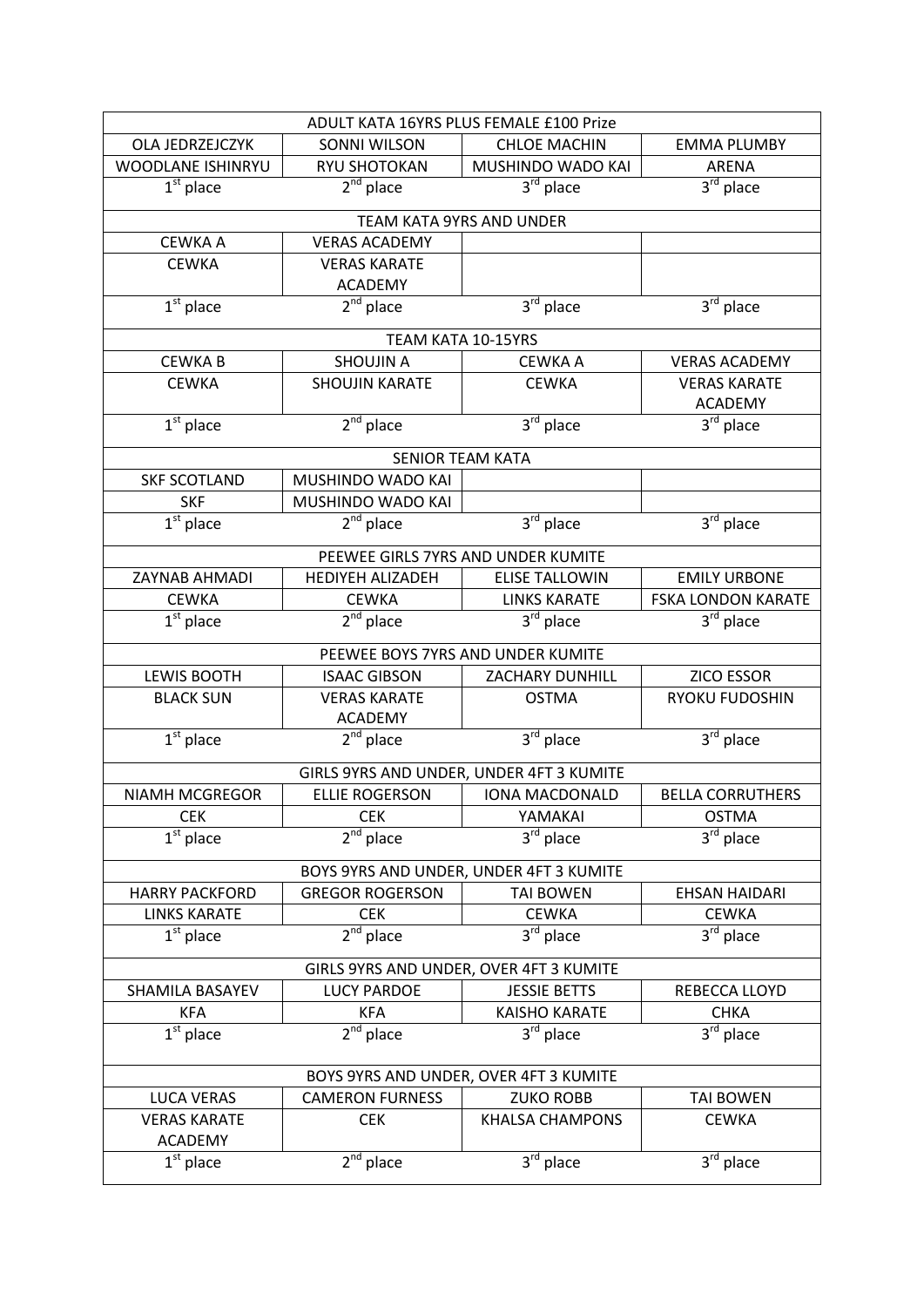| GIRLS 10-11YRS MINUS 37KG |                                                                         |                                  |                         |  |  |  |
|---------------------------|-------------------------------------------------------------------------|----------------------------------|-------------------------|--|--|--|
| <b>LUCIENNE BROWN</b>     | KEIRA LLEWELLYN                                                         | <b>RUBY HUNT</b>                 | <b>CHARLOTTE HORMER</b> |  |  |  |
| <b>VERAS KARATE</b>       | <b>WSKO</b>                                                             | <b>LINKS KARATE</b>              | WKU                     |  |  |  |
| <b>ACADEMY</b>            |                                                                         |                                  |                         |  |  |  |
| $1st$ place               | $2nd$ place                                                             | $3rd$ place                      | $3rd$ place             |  |  |  |
|                           |                                                                         |                                  |                         |  |  |  |
|                           | GIRLS 10-11YRS PLUS 37KG                                                |                                  |                         |  |  |  |
| <b>KORI FITAL</b>         | <b>NEVE EWING</b>                                                       | <b>KATIE BURNHAM</b>             | <b>MEGAN SALISBURY</b>  |  |  |  |
| <b>CEK</b>                | <b>CEK</b>                                                              | <b>CEWKA</b>                     | <b>CHKA</b>             |  |  |  |
| $\overline{1^{st}}$ place | $2nd$ place                                                             | 3rd place                        | $3rd$ place             |  |  |  |
|                           | BOYS 10-11YRS MINUS 37KG                                                |                                  |                         |  |  |  |
| <b>ARMINAS JURAS</b>      | <b>ASIF AHMADI</b>                                                      | <b>TAUMANTAS</b>                 | <b>LIAM VERAS</b>       |  |  |  |
|                           |                                                                         | <b>KANTRAVICIUS</b>              |                         |  |  |  |
| <b>SHOUJIN KARATE</b>     | <b>CEWKA</b>                                                            | <b>SHOUJIN KARATE</b>            | <b>VERAS KARATE</b>     |  |  |  |
|                           |                                                                         |                                  | <b>ACADEMY</b>          |  |  |  |
| $\overline{1^{st}}$ place | $2nd$ place                                                             | $3rd$ place                      | $3rd$ place             |  |  |  |
|                           | BOYS 10-11YRS PLUS 37KG                                                 |                                  |                         |  |  |  |
| <b>MALECHI WALKER</b>     | <b>SAMUEL PHILLIPS</b>                                                  | <b>SEYHAN CINAR</b>              | <b>LIAM ANDERSON</b>    |  |  |  |
| <b>HINES</b>              |                                                                         |                                  |                         |  |  |  |
| RYOKU FUDOSHIN            | <b>CEWKA</b>                                                            | <b>VERAS KARATE</b>              | <b>SAKAI</b>            |  |  |  |
|                           |                                                                         | <b>ACADEMY</b>                   |                         |  |  |  |
| $1st$ place               | $2nd$ place                                                             | 3rd place                        | 3rd place               |  |  |  |
|                           | GIRLS 12-13YRS MINUS 45KG                                               |                                  |                         |  |  |  |
| NIAMH COSGROVE            | <b>AMBER GOLDIE</b>                                                     | <b>TAYLO O'BRIEN</b>             | <b>AVANI KILSBY</b>     |  |  |  |
| <b>BLACK SUN</b>          | SAKAI                                                                   | <b>UECHI RYU GB</b>              | WKU                     |  |  |  |
| $1st$ place               | $2nd$ place                                                             | 3rd place                        | $3rd$ place             |  |  |  |
|                           | GIRLS 12-13YRS PLUS 45KG                                                |                                  |                         |  |  |  |
| <b>MELISSA GRIFFITHS</b>  | <b>MADDIE HARDING</b>                                                   | SASHA WYATT SUGG                 | <b>LILY ENTWISTLE</b>   |  |  |  |
| <b>CEWKA</b>              | UMAA                                                                    | WKU                              | <b>OSTMA</b>            |  |  |  |
| $1st$ place               | $2nd$ place                                                             | 3rd place                        | 3rd place               |  |  |  |
|                           | BOYS 12-13YRS MINUS 45KG                                                |                                  |                         |  |  |  |
| <b>LLOYD BIRCH</b>        | <b>LIAM CARLIN</b>                                                      | RICHARD BASSINDER                | <b>JACK RICHARDS</b>    |  |  |  |
| <b>LINKS KARATE</b>       | YAMAKAI                                                                 | <b>OSTMA</b>                     | WKU                     |  |  |  |
| $1st$ place               | $2^{nd}$ place                                                          | $\overline{3}^{\text{rd}}$ place | $3rd$ place             |  |  |  |
| BOYS 12-13YRS PLUS 45KG   |                                                                         |                                  |                         |  |  |  |
| <b>HARRY DAVIES</b>       | <b>HARRISS MACKINTOSH</b>                                               | <b>LOUIS GALASSO</b>             | <b>MURRAY GODFREY</b>   |  |  |  |
| YOSHITAKA KARATE          | <b>CEK</b>                                                              | YAMAKAI                          | <b>CEK</b>              |  |  |  |
| $1st$ place               | $2nd$ place                                                             | $3rd$ place                      | $3rd$ place             |  |  |  |
|                           |                                                                         |                                  |                         |  |  |  |
|                           | FEMALE 14-15YRS MINUS 54KG                                              |                                  |                         |  |  |  |
| <b>CHARLOTTE HOPE</b>     | <b>MELISSA MAXWELL</b>                                                  | <b>MAISIE RAYMOND</b>            | <b>LUCY CAIN</b>        |  |  |  |
|                           | <b>LINKS KARATE</b><br>COWDENBEATH<br><b>LINKS KARATE</b><br><b>CEK</b> |                                  |                         |  |  |  |
|                           | <b>KARATE CLUB</b>                                                      |                                  |                         |  |  |  |
| $1st$ place               | $2nd$ place                                                             | $3rd$ place                      | 3rd place               |  |  |  |
|                           | FEMALE 14-15YRS PLUS 54KG                                               |                                  |                         |  |  |  |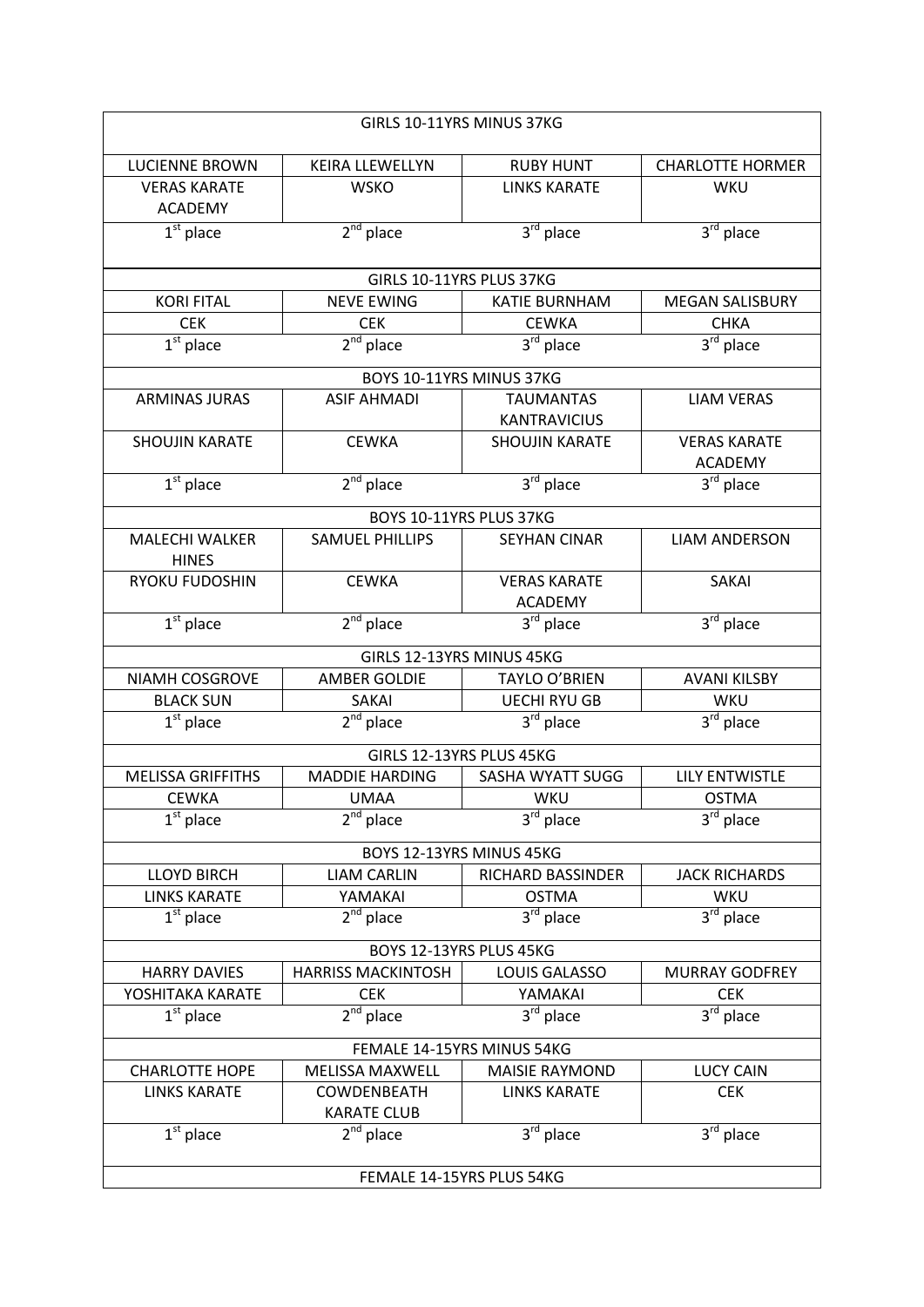| LYDIA WOOLATT                                | <b>MEGAN HILL</b>      | <b>ALEX WILLIAMS</b>       | ROCHELLE WALTERS        |
|----------------------------------------------|------------------------|----------------------------|-------------------------|
| <b>KAISHO KARATE</b>                         | <b>CEWKA</b>           | <b>SCORPIAN KARATE</b>     | KAZOKU RENSHINKAI       |
| $1st$ place                                  | $2nd$ place            | $3rd$ place                | $3rd$ place             |
|                                              |                        | MALE 14-15YRS MINUS 57KG   |                         |
| <b>BEN POMEROY</b>                           | <b>CALUM MACDONALD</b> | <b>JED THOMPSON</b>        | <b>BRANDON HODGESON</b> |
| <b>VERAS KARATE</b>                          | YAMAKAI                | <b>MITSURU KARATE</b>      | <b>LINKS KARATE</b>     |
| <b>ACADEMY</b><br>$1st$ place                | $2^{nd}$ place         | 3rd place                  | $3rd$ place             |
|                                              |                        |                            |                         |
|                                              |                        | MALE 14-15YRS MINUS 63KG   |                         |
| <b>KYLE THOMPSON</b>                         | <b>BRODIE MACKAY</b>   | <b>JACOB BEASLEY</b>       | <b>BRANDON WILKINS</b>  |
| <b>CEK</b>                                   | <b>CEK</b>             | <b>OSTMA</b>               | <b>WIKF ENGLAND</b>     |
| $1st$ place                                  | 2 <sup>nd</sup> place  | $3rd$ place                | 3rd place               |
|                                              |                        | MALE 14-15YRS PLUS 63KG    |                         |
| <b>AARON JARDINE</b>                         | <b>MOHSEN HAIDARI</b>  | <b>BEN LAIDLOW</b>         | <b>KALIB MCINTYRE</b>   |
| <b>CEK</b>                                   | <b>CEWKA</b>           | <b>CEK</b>                 | <b>CEK</b>              |
| $1st$ place                                  | $2nd$ place            | $3rd$ place                | $3rd$ place             |
|                                              |                        | FEMALE 16-17YRS MINUS 59KG |                         |
| <b>MORGAN</b>                                | <b>JORDAN CLARKSON</b> | SOPHIE WARD                | <b>CLAIRE LOGAN</b>     |
| <b>CUNNINGHAM</b>                            |                        |                            |                         |
| <b>CEK</b>                                   | <b>UECHI RYU GB</b>    | WKU                        | <b>CEK</b>              |
| $\overline{1^{st}}$ place                    | $2nd$ place            | $3rd$ place                | $3rd$ place             |
|                                              |                        | FEMALE 16-17YRS PLUS 59KG  |                         |
| REBECCA CRAIG                                | <b>ALEX WILLIAMS</b>   | <b>LAUREN BICKLEY</b>      | <b>GABRIEL SIBLEY</b>   |
| <b>CEK</b>                                   | <b>SCORPIAN KARATE</b> | WKU                        | <b>WSKO</b>             |
| $\overline{1^{st}}$ place                    | $2^{nd}$ place         | $3^{\text{rd}}$ place      | $3rd$ place             |
|                                              |                        | MALE 16-17YRS MINUS 61KG   |                         |
| <b>GREG ANDEROSN</b>                         | <b>KIERAN HAYES</b>    | <b>JAMES COULTAR</b>       | <b>JAMES FUGE</b>       |
| <b>CEK</b>                                   | YAMAKAI                | YAMAKAI                    | <b>QUEST</b>            |
| $\overline{1^{st}}$ place                    | $2nd$ place            | 3 <sup>rd</sup> place      | 3rd place               |
|                                              |                        | MALE 16-17YRS MINUS 72KG   |                         |
| <b>MITCHELL THORPE</b>                       | <b>JOSH ROBERTS</b>    | <b>CHARLIE COULSON</b>     | <b>GEORGE ADRIAN</b>    |
| <b>LINKS KARATE</b>                          | <b>WSKO</b>            | <b>WIKF ENGLAND</b>        | <b>BLACK SUN</b>        |
| $1st$ place                                  | $2nd$ place            | 3rd place                  | 3rd place               |
| MALE 16-17YRS PLUS 72KG                      |                        |                            |                         |
| <b>CAMERON DUFF</b>                          | <b>ISMAIL</b>          | <b>CHARLIE COULSON</b>     | MITCHEL WYATT SUGG      |
|                                              | BELLEMKANNATE          |                            |                         |
| <b>CEK</b>                                   | MIZUCHI KARATEKLUBB    | <b>WIKF ENGLAND</b>        | WKU                     |
|                                              | <b>NORWAY</b>          |                            |                         |
| $\overline{1}^{\text{st}}$ place             | $2nd$ place            | $3rd$ place                | $3rd$ place             |
| FEMALE 18YRS AND ABOVE MINUS 61KG £100 PRIZE |                        |                            |                         |
| <b>MAIRI KERIN</b>                           | KIMBERLEY              | <b>OLIVIA HAND</b>         | NICOLA RAINEY           |
|                                              | <b>JOHNSTONE</b>       |                            |                         |
| SEI WA KAI                                   | YAMAKAI                | <b>CEK</b>                 | SAKAI                   |
| $\overline{1^{st}}$ place                    | $2^{nd}$ place         | $3^{\text{rd}}$ place      | $3rd$ place             |
| FEMALE 18YRS AND ABOVE PLUS 61KG £100 PRIZE  |                        |                            |                         |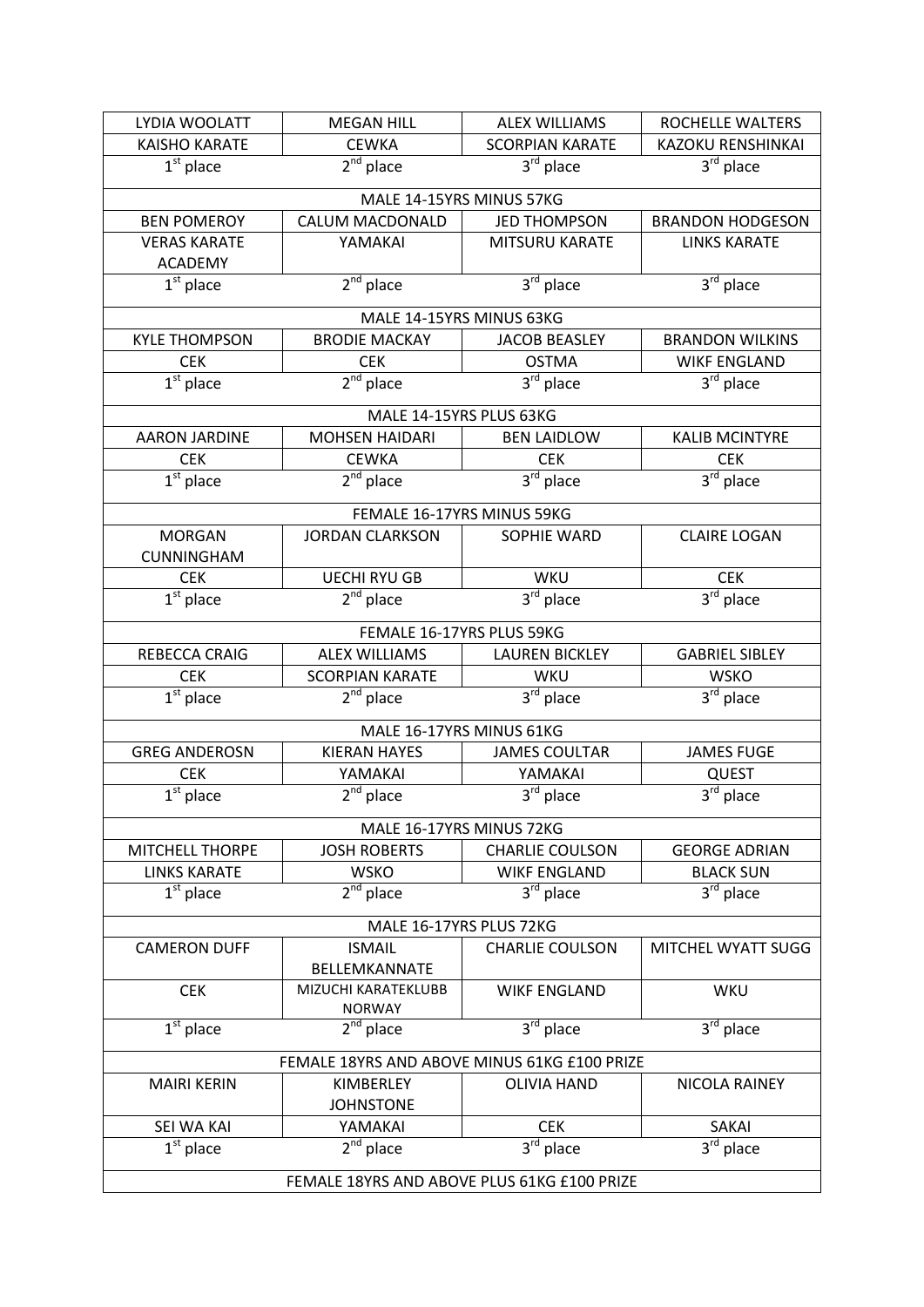| <b>AMELIAHARVEY</b>                           | <b>RIANNE WALTERS</b>              | <b>EMMA BOYLE</b>                          | <b>LUCY JARDINE</b>                   |  |  |
|-----------------------------------------------|------------------------------------|--------------------------------------------|---------------------------------------|--|--|
| <b>CEWKA</b>                                  | <b>KAZOKU RENSHINKAI</b>           | YAMAKAI                                    | <b>CEK</b>                            |  |  |
|                                               |                                    |                                            |                                       |  |  |
| $1st$ place                                   | $2^{nd}$ place                     | 3rd place                                  | 3rd place                             |  |  |
|                                               |                                    | MALE 18YRS AND ABOVE MINUS 67KG £100 PRIZE |                                       |  |  |
| <b>MAAMAR ROUICHI</b>                         | <b>ALI NYONI</b>                   | <b>ADAM EL SHAFEI</b>                      | <b>JOBY WILSON</b>                    |  |  |
| JEUNESSE SPORTIVE                             | <b>WKU</b>                         | SAKAI                                      | <b>OSTMA</b>                          |  |  |
| DE BARIKA                                     |                                    |                                            |                                       |  |  |
| $1st$ place                                   | $2nd$ place                        | 3rd place                                  | $3^{\overline{\text{rd}}}$ place      |  |  |
|                                               |                                    | MALE 18YRS AND ABOVE MINUS 75KG £100 PRIZE |                                       |  |  |
| <b>CURTIS HARVEY</b>                          | MOHAMMED EL-AMIN                   | <b>CALLUM WHATMORE</b>                     | <b>RYAN LEZAR</b>                     |  |  |
|                                               | <b>MEDJNOUN</b>                    |                                            |                                       |  |  |
| <b>CEWKA</b>                                  | JEUNESSE SPORTIVE                  | <b>KFA</b>                                 | <b>TKW</b>                            |  |  |
|                                               | DE BARIKA                          |                                            |                                       |  |  |
| $1st$ place                                   | $2nd$ place                        | $3^{\text{rd}}$ place                      | $3rd$ place                           |  |  |
|                                               |                                    | MALE 18YRS AND ABOVE PLUS 75KG £100 PRIZE  |                                       |  |  |
| <b>MARC MACCAULAY</b>                         | <b>DEVANTE WALTERS</b>             | <b>BRANDON JEWELL</b>                      | <b>MARTIN BRADLEY</b>                 |  |  |
|                                               |                                    |                                            |                                       |  |  |
| YAMAKAI                                       | <b>KAZOKU RENSHINKAI</b>           | <b>TKW</b>                                 | <b>TKW</b>                            |  |  |
| $\overline{1^{st}}$ place                     | $2nd$ place                        | 3 <sup>rd</sup> place                      | $3rd$ place                           |  |  |
|                                               |                                    | FEMALE 14-15YRS OPEN WEIGHT                |                                       |  |  |
| <b>CHARLOTTE HOPE</b>                         | <b>LAUREN SALISBURY</b>            | RACHEL BUNCE                               | <b>MEGAN HILL</b>                     |  |  |
| <b>LINKS KARATE</b>                           | <b>CHKA</b>                        | <b>CEK</b>                                 | <b>CEWKA</b>                          |  |  |
| $1st$ place                                   | $2nd$ place                        | 3 <sup>rd</sup> place                      | 3rd place                             |  |  |
|                                               |                                    |                                            |                                       |  |  |
| <b>AARON JARDINE</b>                          | MALE 14-15YRS OPEN WEIGHT          |                                            |                                       |  |  |
|                                               | <b>KYLE THOMPSON</b><br><b>CEK</b> | <b>KALIB MCINTYRE</b><br><b>CEW</b>        | <b>BEN POMEROY</b>                    |  |  |
| <b>CEK</b>                                    |                                    |                                            | <b>VERAS KARATE</b><br><b>ACADEMY</b> |  |  |
| $1ST$ place                                   | $2nd$ place                        | 3 <sup>rd</sup> place                      | 3rd place                             |  |  |
|                                               |                                    | FEMALE 16-17YRS OPEN WEIGHT                |                                       |  |  |
|                                               |                                    |                                            |                                       |  |  |
| <b>MORGAN</b><br><b>CUNNINGHAM</b>            | <b>REBECCA CRAIG</b>               | SELENA O'NEIL SMITH                        | <b>CLAIRE LOGAN</b>                   |  |  |
| <b>CEK</b>                                    | <b>CEK</b>                         | <b>BRECON SENSHI</b>                       | <b>CEK</b>                            |  |  |
| $1st$ place                                   | $2nd$ place                        | $3^{\text{rd}}$ place                      | $3^{\overline{\text{rd}}}$ place      |  |  |
|                                               | MALE 16-17YRS OPEN WEIGHT          |                                            |                                       |  |  |
| <b>MITCHELL THORPE</b>                        | <b>GREG ANDERSON</b>               | <b>GEORGE ADRIAN</b>                       | <b>KIERAN HAYES</b>                   |  |  |
| <b>LINKS KARATE</b>                           | <b>SARPSBORG KARATE</b>            | <b>CEWKA</b>                               | YAMAKAI                               |  |  |
|                                               | <b>KLUBB</b>                       |                                            |                                       |  |  |
| $1st$ place                                   | $2nd$ place                        | 3rd place                                  | $3rd$ place                           |  |  |
| FEMALE 18YRS AND ABOVE OPEN WEIGHT £150 PRIZE |                                    |                                            |                                       |  |  |
| KIMBERLEY                                     | RIANNE WALTERS                     | <b>LUCY JARDINE</b>                        | <b>EMMA BOYLE</b>                     |  |  |
| <b>JOHNSTONE</b>                              |                                    |                                            |                                       |  |  |
| YAMAKAI                                       | KAZOKU RENSHINKAI                  | <b>CEK</b>                                 | YAMAKAI                               |  |  |
| $\overline{1^{st}}$ place                     | $2^{nd}$ place                     | $3^{\text{rd}}$ place                      | $3^{\text{rd}}$ place                 |  |  |
|                                               |                                    |                                            |                                       |  |  |
| MALE 18YRS AND ABOVE OPEN WEIGHT £150 PRIZE   |                                    |                                            |                                       |  |  |